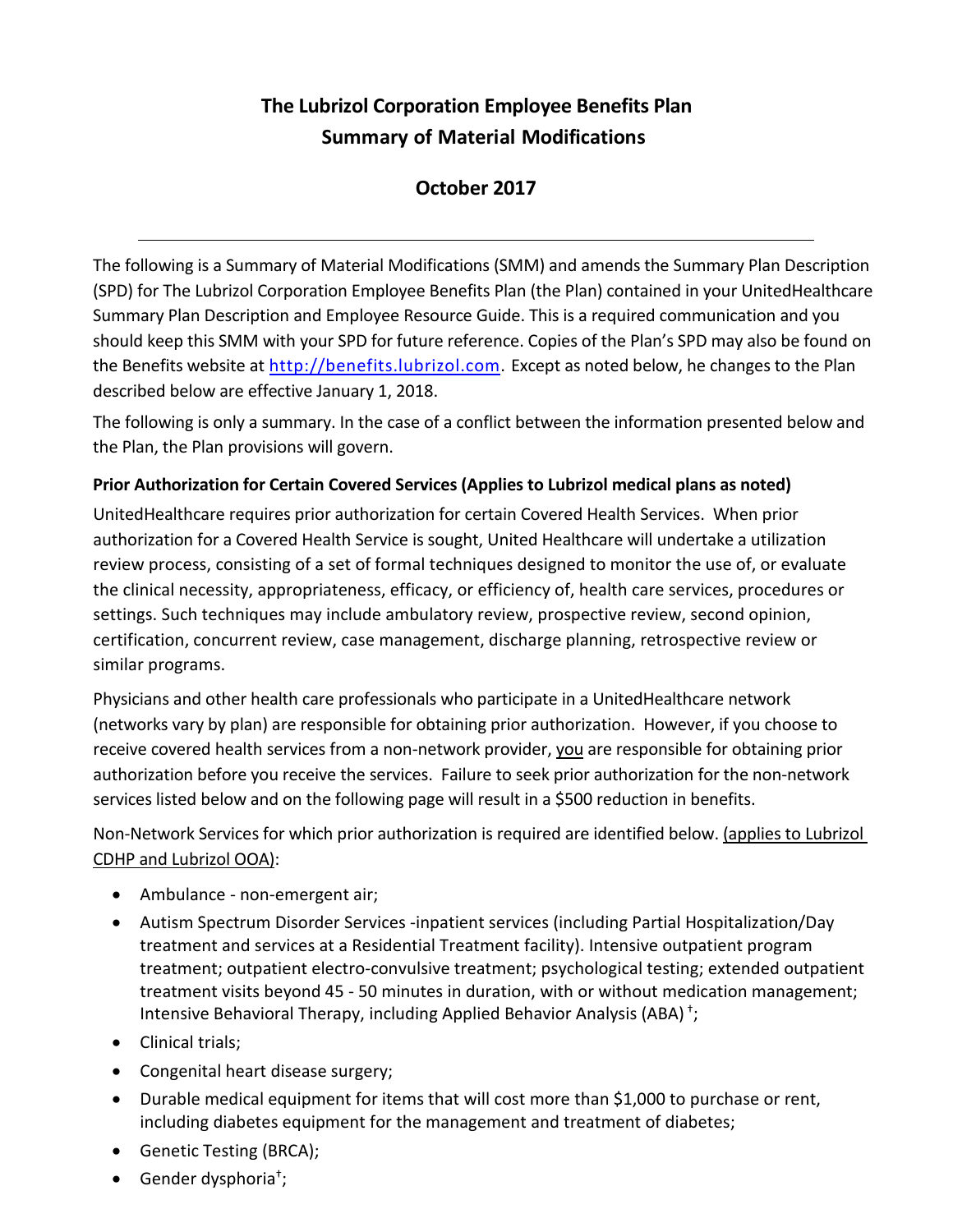- $\bullet$  Home health care for nutritional foods and skilled nursing<sup>†</sup>;
- Hospice care inpatient;
- Hospital inpatient stay all scheduled admissions and maternity stays exceeding 48 hours for normal vaginal delivery or 96 hours for a cesarean section delivery†;
- Lab, X-Ray and Diagnostics Outpatient sleep studies;
- Mental health services inpatient services (including partial hospitalization/day treatment and services at a residential treatment facility); intensive outpatient program treatment; outpatient electro-convulsive treatment; psychological testing; transcranial magnetic stimulation; extended outpatient treatment visits beyond 45 - 50 minutes in duration, with or without medication management†;
- Obesity surgery<sup>+</sup>;
- Prosthetic Devices for items that will cost more than \$1,000 to purchase or rent<sup>+</sup>;
- Therapeutics dialysis, IV infusion, radiation oncology, intensity modulated radiation therapy and MR-guided focused ultrasound†;
- Reconstructive procedures, including breast reconstruction surgery following mastectomy and breast reduction surgery†;
- Skilled nursing facility/inpatient rehabilitation facility services;
- Substance-related and addictive disorder services inpatient services (including partial hospitalization/day treatment and services at a residential treatment facility); intensive outpatient program treatment; outpatient electro-convulsive treatment; psychological testing; extended outpatient treatment visits beyond 45 - 50 minutes in duration, with or without medication management;
- Surgery sleep apnea surgeries, cochlear implant and orthognathic surgeries<sup>†</sup>;
- Transplants.

Please remember for Non-Network Benefits, you must obtain prior authorization from UnitedHealthcare (1-877-706-1735). If you fail to obtain prior authorization as required, benefits will be subject to a \$500 reduction. The prior authorization process for non-urgent services noted with a (<sup>†</sup>) above typically takes five business days for completion. Your Non-Network provider may postpone or refuse to provide these services without prior authorization. If you receive non-network services before obtaining prior authorization and prior authorization is not granted, the \$500 reduction in Benefits will apply.

#### **Comprehensive Kidney Solution Program (Apples to all Lubrizol medical plans)**

The Comprehensive Kidney Solution (CKS) program seeks to improve health outcomes for members with both late stage kidney disease and end-stage renal disease. The program assists affected members early in their diagnosis stage and at critical phases across the disease continuum. The program uses evidencebased approaches and nurse-led interventions to help slow the progression of kidney disease and prepares members for renal replacement therapy, if that becomes medically necessary. Optum, a subsidiary of UnitedHealthcare, will reach out to eligible participants (this is an opt-in program). There is no member cost to participate in the Comprehensive Kidney Solution program, but regular medical cost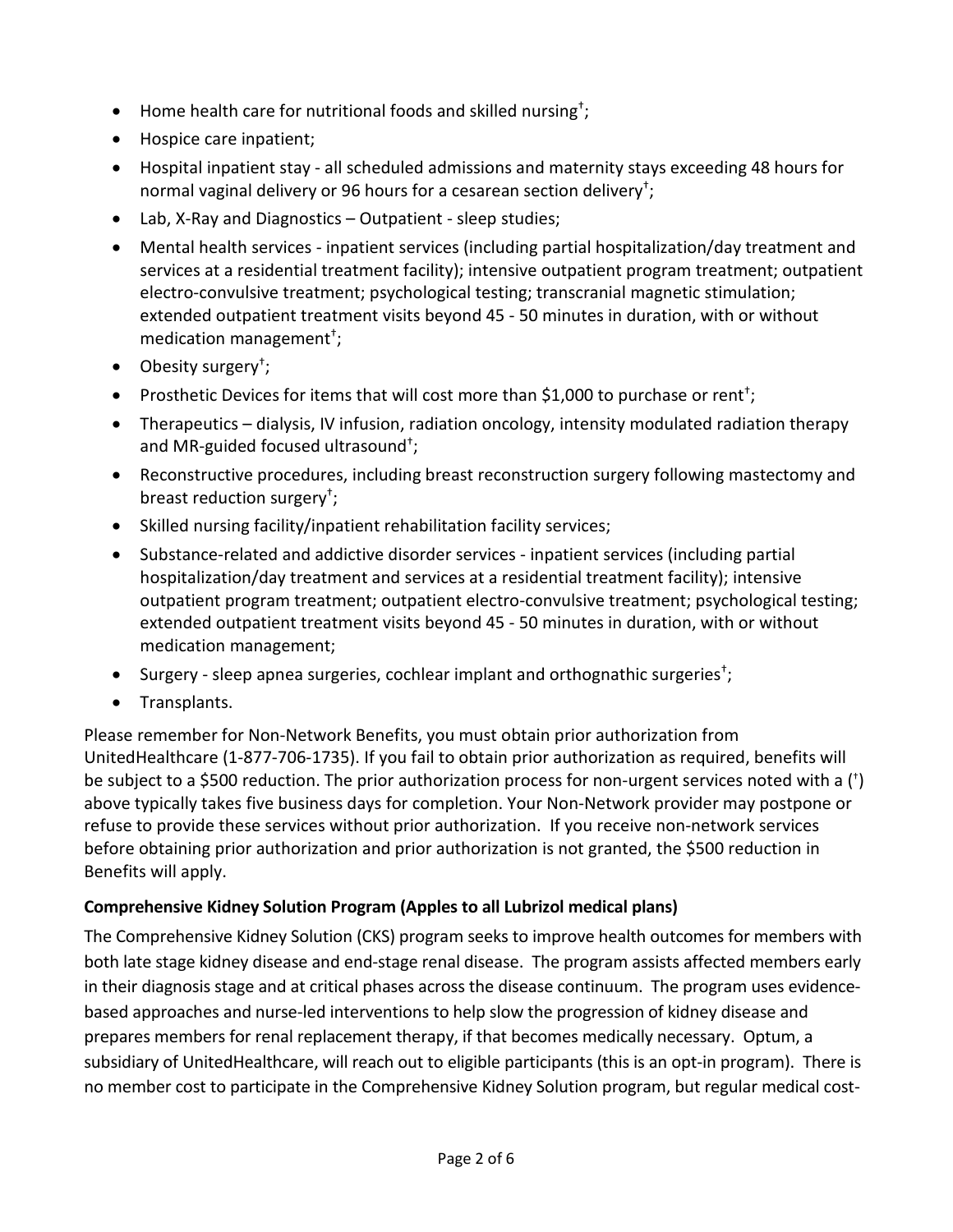sharing (deductible, copays, coinsurance, as applicable) will apply for medical services received.

## **Spine and Joint Solution (Applies to all Lubrizol medical plans)**

The Spine and Joint Solution gives members participants access to surgeons and facilities that qualify as UnitedHealthcare Centers of Excellence and accept bundled case rates for the following surgical procedures: knee and hip replacement, spinal fusion and spinal disc repair. The bundled payment method reimburses a care provider or hospital for a defined episode of care, such as knee or hip replacement, under a single fee or payment. Members utilizing the Spine and Joint Solution will have access to 10% coinsurance for these services. Members looking for more information about the program should call 1-877-706-1735 after January 1, 2018.

## **Cancer Support Program (Applies to all Lubrizol medical plans)**

This program provides patients with individualized, comprehensive coaching and education from experienced oncology nurses. The goals of the program are as follows:

- Support and reinforce patient adherence to treatment plan;
- Provide information to encourage patients' active participation in their care;
- Help reduce complications related to the cancer diagnosis and treatments through targeted and timely interventions;
- Ensure that patients understand when and how to take their medications and provide self-care;
- Increase awareness and informed choices about hospice and palliative care at the end of life; and
- Assist in coordination of care and benefit issues.

Optum, a subsidiary of UnitedHealthcare, will reach out to eligible participants (this is an opt-in program). There is no member cost to participate in the Cancer Support Program, but regular medical cost-sharing (deductible, copays, coinsurance, as applicable) will apply for medical services received.

## **Removal of Methadone Exclusion (Applies to all Lubrizol medical plans)**

The Lubrizol medical programs previously excluded methadone from coverage.. Coverage will be available for methadone prescribed as part of a Medication Assisted Treatment (MAT) for opioid dependency.

## **Real Appeal Weight Management Program (Applies to all Lubrizol medical plans)**

Real Appeal helps eligible members lose weight and reduce their risks of developing certain diseases like diabetes and cardiovascular disease. Enrollment in the program includes:

- 52 weeks of access to a Transformation Coach. Transformation coaches guide members through the program and develop simple, customized plans that fit members' needs, preferences and goals.
- 24/7 access to digital tools and dashboards that help members track food, activity, and weight.
- A success kit full of healthy weight management tools including fitness guides, a recipe book (with quick family meal ideas and fast-food eating tips), weight scale and more.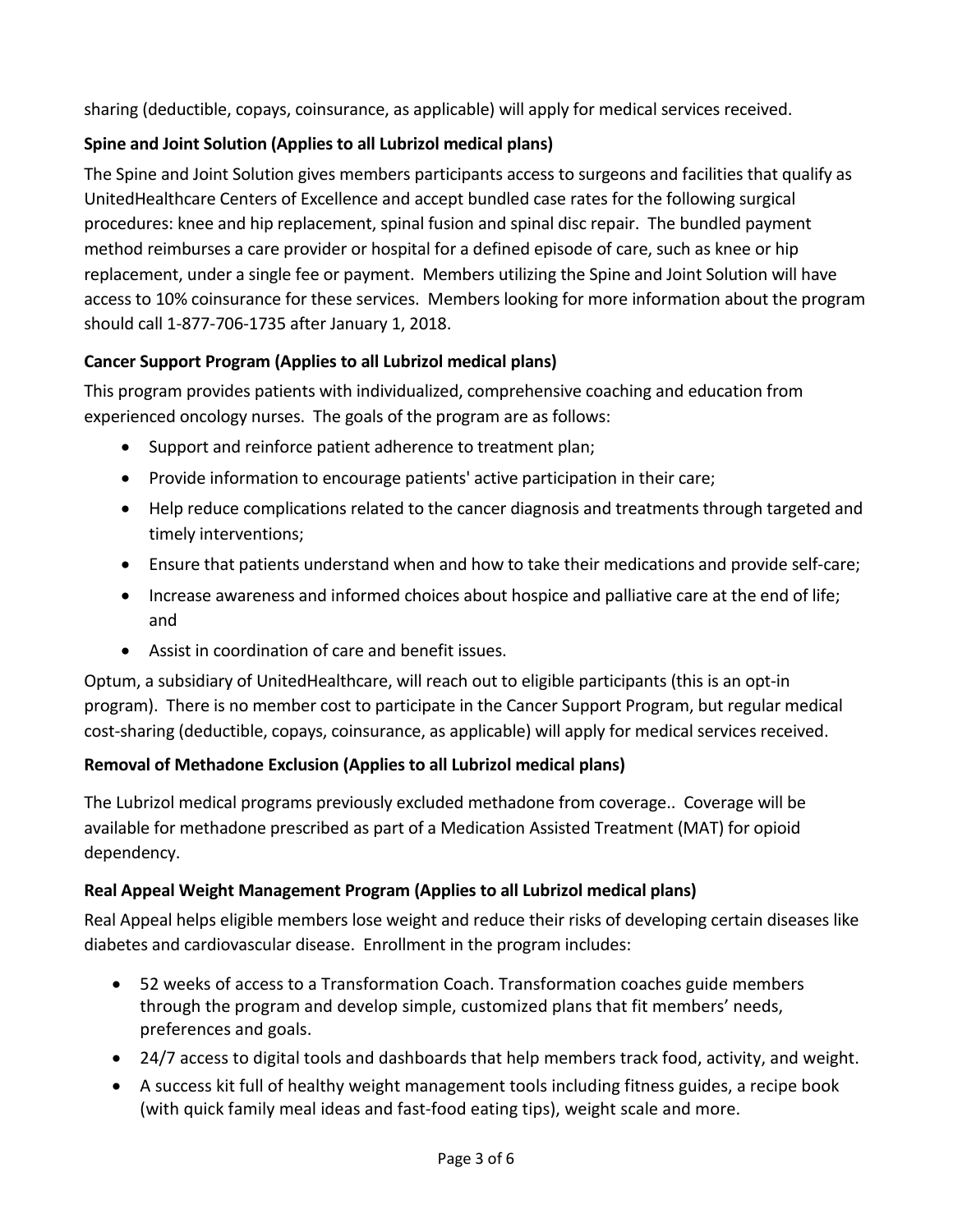• Support from weekly online group classes to learn healthy ideas from coach and other members.

Real Appeal is available at no additional cost to eligible employees, spouses and dependents 18 years with a BMI of 23 or higher and older enrolled in Lubrizol's medical program (Lubrizol EPO, Lubrizol OOA, or Lubrizol CDHP). Look for more information about the program and enrollment in January.

## **Lidocaine Quantity Limit and Post-Limit Prior Authorization (Applies to all Lubrizol medical plans – prescription drug benefit)**

FDA-approved products that are lidocaine or lidocaine-containing formulations will be subject to a quantity limit<sup>1</sup> with a post-limit prior authorization requirement. The intent of the criteria is to provide coverage consistent with product labeling, FDA guidance, standards of medical practice and evidence based drug information to help ensure patient safety and appropriate utilization. CVS Caremark will provide targeted communications explaining the changes to affected members and prescribers.

## **Generic Step Therapy (Applies to all Lubrizol medical plans – prescription drug benefit)**

Members will be required to try a cost-effective generic before non-preferred single source brands are covered. Certain drug classes will require members to try more than one cost-effective generic before the non-preferred single source brands are covered. CVS Caremark will provide targeted communications explaining the changes to affected members and prescribers.

#### **Advanced Control Specialty Formulary™ (Applies to all Lubrizol medical plans – prescription drug benefit**)

The formulary includes both specialty generics and clinically effective brand therapies. The formulary also has drug exclusions in several classes where multiple, therapeutically equivalent products exist (similar safety and efficacy). CVS Caremark will provide targeted communications explaining the changes to affected members and prescribers.

## **Opioid Management Program (Applies to all Lubrizol medical plans – prescription drug benefit – effective February 1, 2018**)

To help curb abuse of opioid prescription drugs, coverage for prescription opioid drugs will be subject to restrictions under CVS/Caremark's opioid management program. These restrictions are designed to align with the "Guideline for Prescribing Opioids for Chronic Pain" issued by the Centers for Disease Control and Prevention (CDC) in March 2016. The opioid management program contains the following controls:

- The length of the first fill will be limited to seven days for immediate release, new, acute prescriptions for plan members with no history of prior opioid use. A physician can submit a prior authorization (PA) request if it is medically necessary to exceed the seven-day limit.
- The quantity of opioid products prescribed (including those that are combined with acetaminophen, ibuprofen or aspirin) will be limited up to 90 MME per day (based on a 30-day supply). Prescribers who believe their patient should exceed CDC Guideline recommendations can submit a PA request for up to 200 MME per day. Quantities higher than 200 MME per day would require an appeal.
- Opioid products containing acetaminophen, aspirin, or ibuprofen will be limited to 4 grams of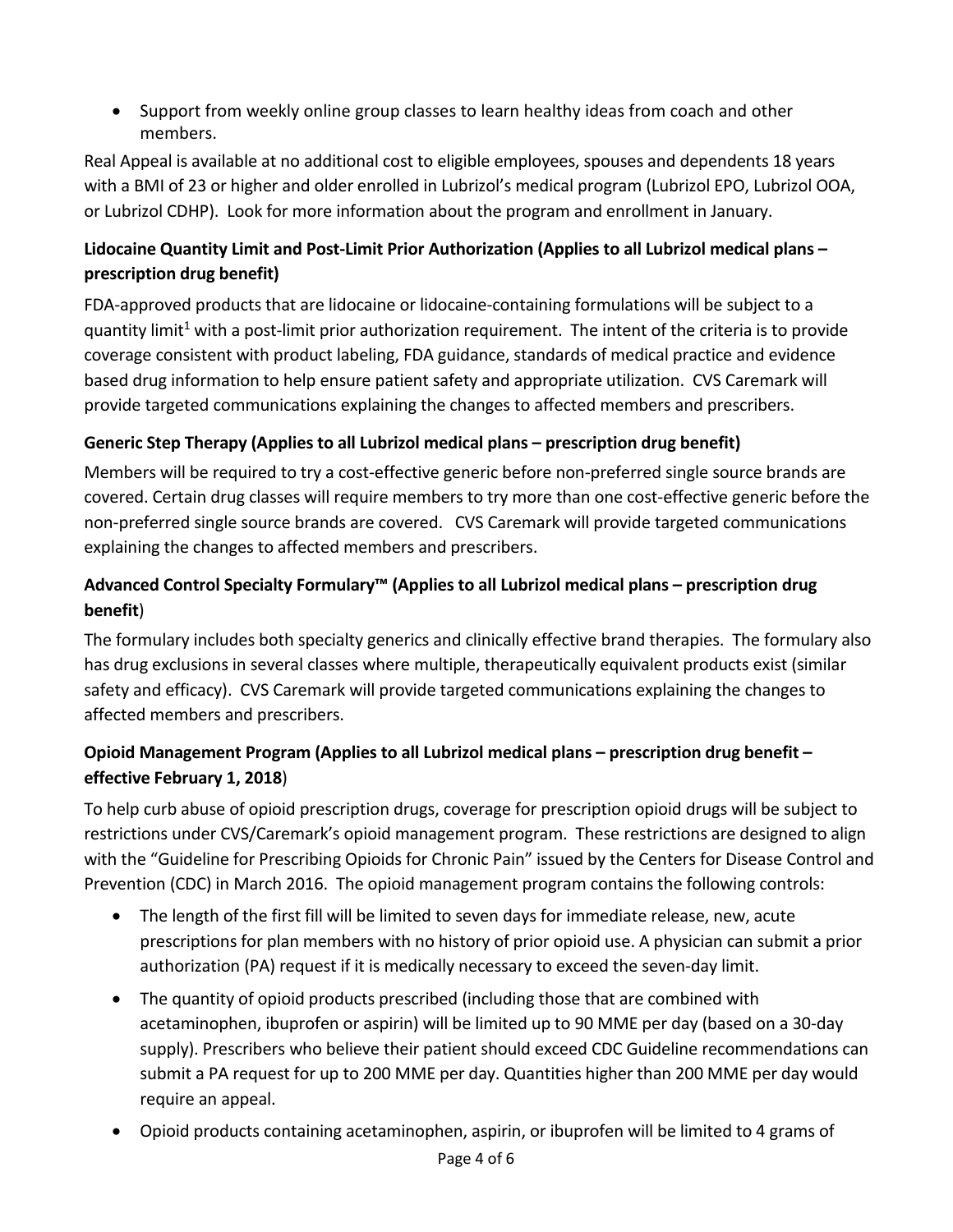acetaminophen or aspirin, and 3.2 grams of ibuprofen per day.

• Use of an immediate-release (IR) formulation will be required before moving to an extendedrelease (ER) formulation, unless the member has a previous claim for an IR or ER product, or the prescriber submits a PA.

CVS Caremark will provide targeted communications to affected members.

#### **Transform Diabetes™ (Applies to all Lubrizol medical plans – prescription drug benefit)**

This opt-in program emphasizes tailored support for members with diabetes and incorporates both clinical care and cost management solutions (improving medication adherence, A1c control, and lifestyle management). As part of the diabetes program, members may receive:

- highly personalized support and coaching through CVS Health consumer touch points;
- comprehensive diabetes visits at Minute Clinic locations at no out-of-pocket cost, including A1c checks;
- a connected glucometer, which will share their blood glucose levels with a pharmacist-led team via a health cloud, enabling the team to identify potential issues and intervene with one-on-one coaching; and
- access to digital tools within the CVS Pharmacy mobile app, such as medication refill reminders and the ability to refill a prescription via two-way text messaging, to help reduce the complexity of daily disease management.

CVS Caremark will provide targeted communications to eligible members. There is no member cost to participate in the Transform Diabetes Program, but regular prescription drug cost-sharing (deductible, coinsurance, as applicable) will apply for prescription drugs received.

#### **Elimination of Vacation Sell**

The "sell" portion of the Vacation Buy and Sell Program will be discontinued. The vacation "buy" feature will remain.

#### **Preventive Dental Option Discontinued**

A new dental option, the Lubrizol Network PPO, will replace the Preventive Dental Option. The network PPO will offer reduced provider costs when you use a network dentist.

† Updates for 2018.

1 Emla (30gm), Lidocaine 2% gel (30gm), Lidocaine 4% gel (30gm), Lidocaine 5% ointment (50gm), Lidocaine 4% solution (50ml), Pliaglis 7-7% cream (30gm), Synera 70-70mg patch (2).